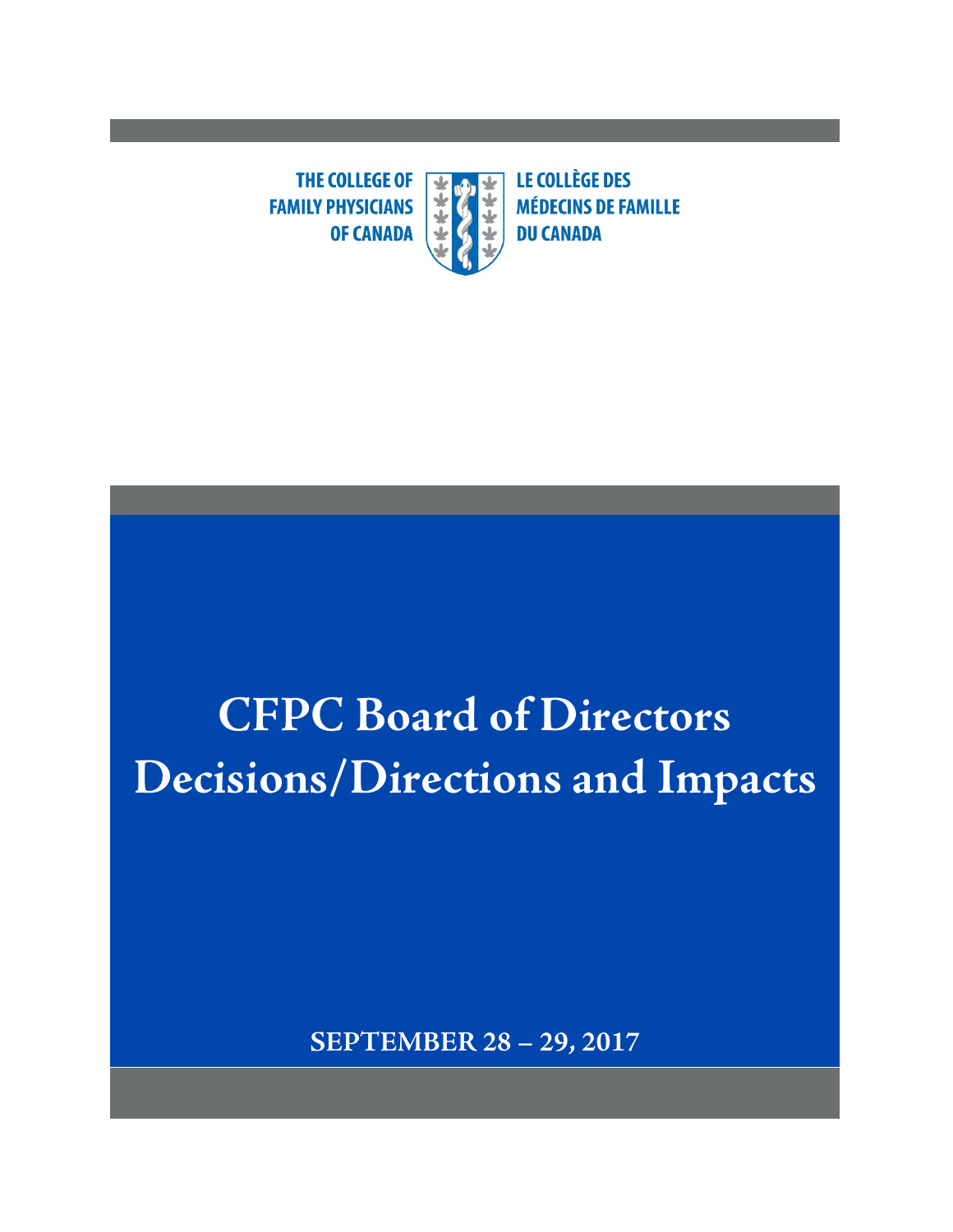## **GOAL 1: SET STANDARDS TO DEVELOP AND SUSTAIN SKILLED FAMILY PHYSICIANS**

## *Family Medicine Professional Profile*

The Family Medicine (FM) Professional Profile aims to develop and promote a definition of the capabilities and commitments of family physicians within the health care system. The FM Professional Profile captures the collective professional activities of family physicians, highlighting the services for which they take leadership and are the only or main medical care providers. Furthermore, the FM Professional Profile will guide the national standards for family medicine training, certification, and ongoing professional development.

#### FAMILY MEDICINE PROFESSIONAL PROFILE

**THAT** the Board support the direction of the Family Medicine Professional Profile, as reviewed September 28, 2017;

**FURTHER THAT** Annual Forum participants have the opportunity to preview the Family Medicine Professional Profile;

**FURTHER THAT** the final Profile guide CFPC's work and influence our advocacy.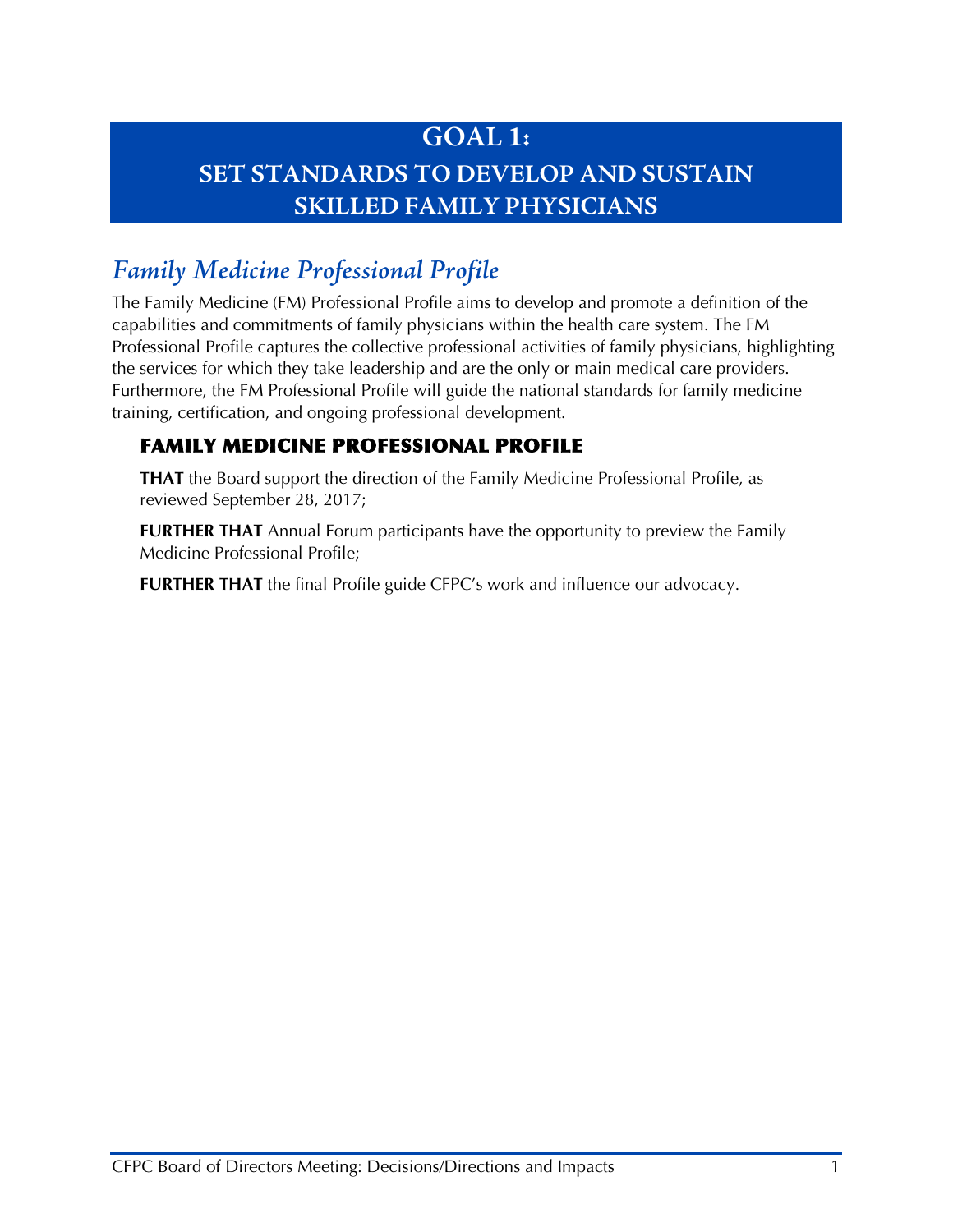## **GOAL 2: MEET THE EVOLVING HEALTH CARE NEEDS OF OUR COMMUNITIES**

## *Certificates of Added Competence (CACs)*

The CFPC will conduct a formal analysis of Certificates of Added Competence (CACs) over the next 18 to 24 months. This review period allows for the further analysis and development of CACs to best support the delivery of comprehensive, continuous care. During this time, the College will put a hold on considering new CAC domains; however, this review period will not affect ongoing or new applications for CACs in the domains of care the College has already approved. A communication regarding the review period will be shared with all CFPC members.

#### CERTIFICATES OF ADDED COMPETENCE IN ADDITIONAL DOMAINS OF CARE

**THAT** the Board approve a communication outlining our current position related to establishing new Certificates of Added Competence in additional domains of care.

## *Supporting improved opioid prescribing*

The CFPC has submitted a proposal to Health Canada in response to its call for proposals to support the [Substance Use and Addictions Program.](https://www.canada.ca/en/services/health/campaigns/canadian-drugs-substances-strategy/funding/substance-abuse-addictions-program.html) To support education for improved opioid prescribing, the CFPC is developing "A Proposal for Continuing Professional Development (CPD) Programming for Physicians: Effective, Safe and Compassionate Management of Pain in Canadian Communities."

The CFPC will proceed with the project if successful in receiving the Health Canada grant.

#### OPIOID PRESCRIBING PROPOSAL

**THAT** the CFPC Board give permission to submit 'A Proposal for Continuing Professional Development (CPD) Programming for Physicians: Effective, Safe, and Compassionate Management of Pain in Canadian Communities' to Health Canada on behalf of the Pan-Canadian Collaborative on Education for Improved Opioid Prescribing.

**FURTHER THAT** the CFPC participate in this project, if the grant is approved.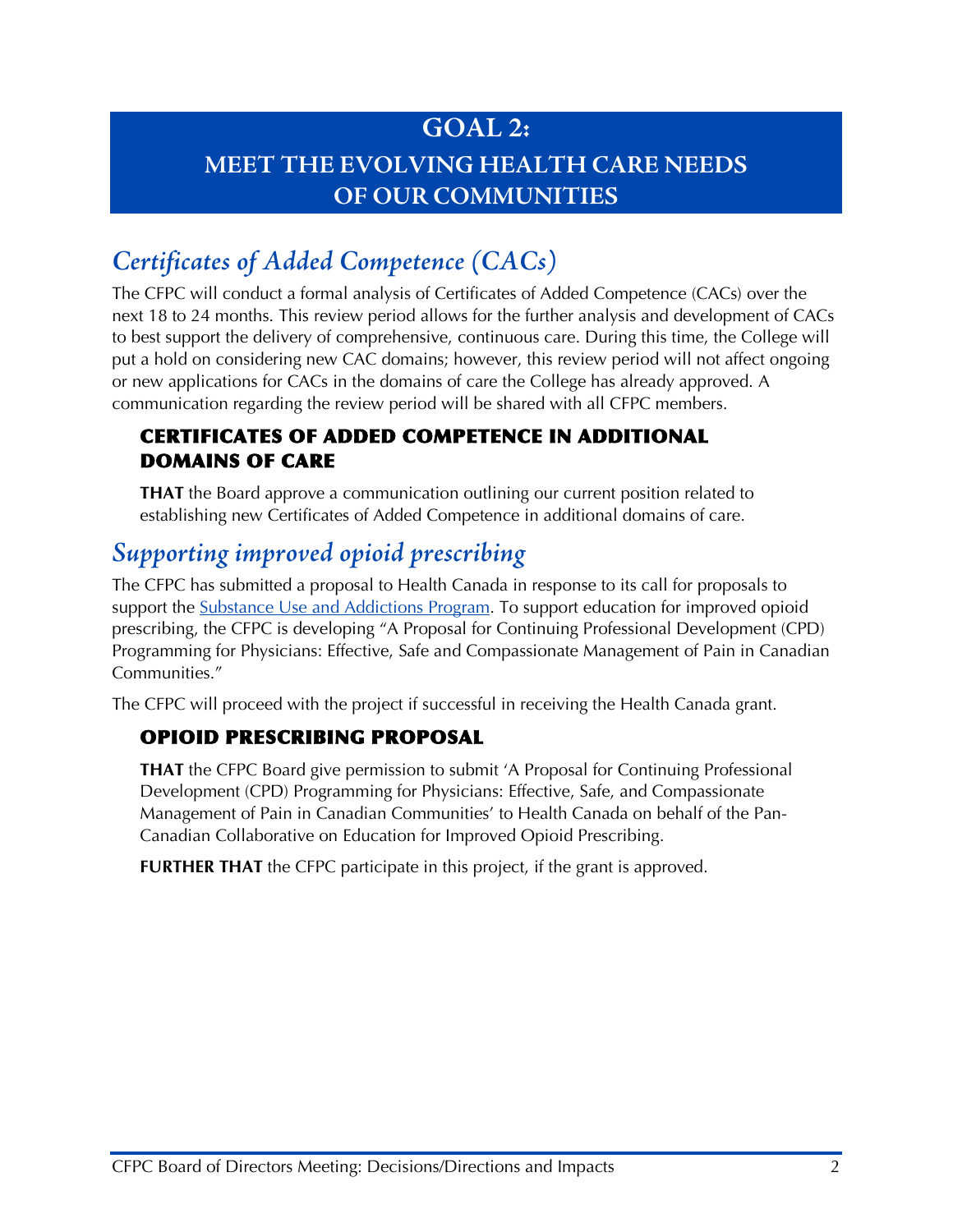## **GOAL 3:**

## **PROMOTE THE VALUE OF PATIENT CARE PROVIDED BY FAMILY PHYSICIANS**

## *Practice Improvement Initiative (Pii)*

The Practice Improvement Initiative (Pii) is an initiative of the CFPC that aims to improve frontline care by using quality improvement (QI) data and research, with an overall goal of improving care and services provided by family physicians and the teams they work with.

Pii will help disseminate the QI tools and programs developed by departments of family medicine and by provincial health quality councils (HQCs). Pii will collaborate with health care partners to address the gaps in provincial programs and will work on adopting, adapting, and where necessary, create programs and toolkits. Given the complex nature of primary care, local realities and opportunities must be respected.

#### PRACTICE IMPROVEMENT INITIATIVE

**THAT** the Board approve Phases 1 (October 2017 to May 2018) and 2 (June 2018 to May 2019) of the Practice Improvement Initiative.

## *Education Evaluation and Research Unit*

The CFPC will establish a new Education Evaluation and Research Unit. The unit will focus on evaluating CFPC's education and practice support programs such as the Triple C Curriculum program, examination results from the Certification Examination in Family Medicine and Examination of Added Competence in Emergency Medicine, the Mainpro+® and CERT+ platforms, as well as the Membership database. The establishment of an Education Evaluation and Research Unit will build infrastructure and increase capacity for program evaluation, internal data analyses, and research collaboration.

#### EDUCATION EVALUTION AND RESEARCH UNIT

**THAT** the Board approve the establishment of an Education Evaluation and Research Unit for the Academic Family Medicine and Professional Development and Practice Support Divisions.

## *Electronic medical records (EMRs) data extraction*

The CFPC advocates for policies and practices to reduce barriers and support the extraction of data from electronic medical records (EMRs) for the purposes of research, quality improvement and improved patient care.

#### EMRs AND DATA EXTRACTION

**THAT** the Board approve advocacy work pertaining to data extraction policies and practices, beginning with communication with a specific electronic medical record (EMR) software company.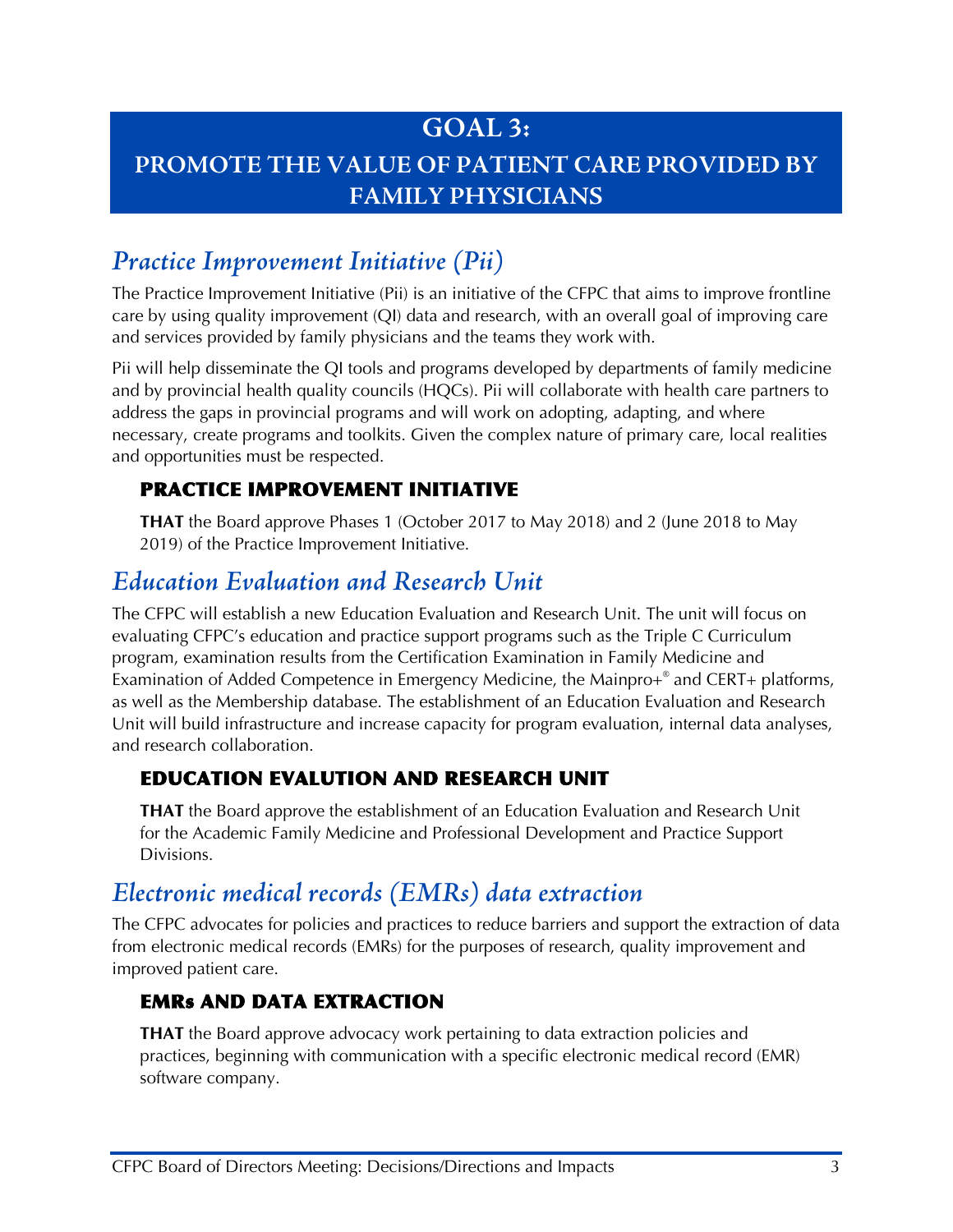## *A joint position statement on concussions*

The CFPC, in collaboration with the Canadian Academy of Sport and Exercise Medicine, approved a joint position statement: "The Role of Family Physicians and Physicians with Added Competencies in Sport and Exercise Medicine in a Public Health Approach to Concussions."

Concussions are a public health issue and it is important that physicians are knowledgeable about the most current concussion recommendations. A copy of the position statement is available on the [CFPC website.](http://www.cfpc.ca/uploadedFiles/Resources/Resource_Items/Health_Professionals/Joint%20Position%20statement_concussion_CFPC-CASEM-FINAL.pdf)

#### CONCUSSION POSITION STATEMENT

**THAT** the Board approve a joint CFPC-Canadian Academy of Sport and Exercise Medicine position statement regarding concussions: *Joint Position Statement – The Role of Family Physicians and Physicians with Added Competencies in Sport and Exercise Medicine in a Public Health Approach to Concussions*, effective August 2017.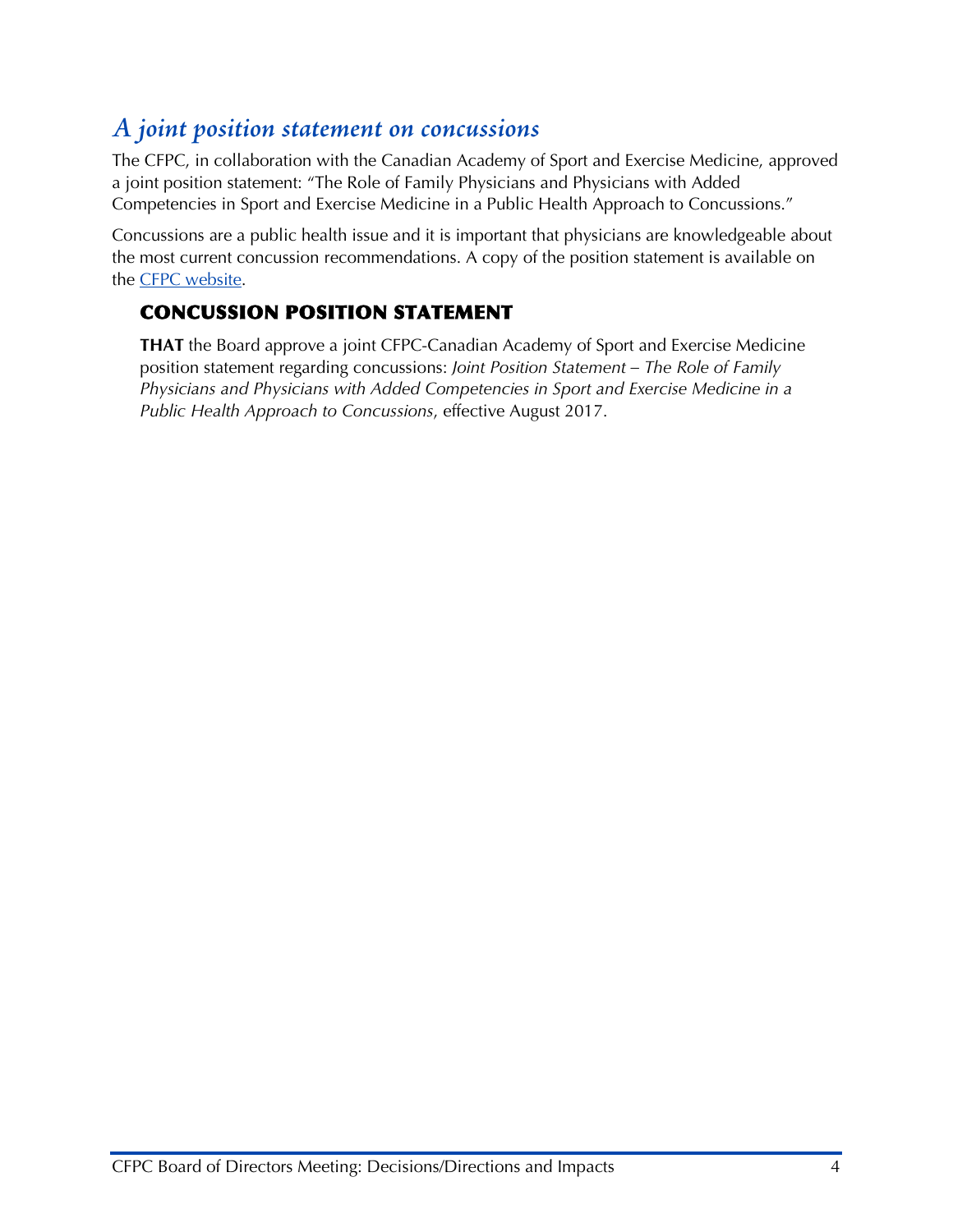## **ENTERPRISE FUNCTIONS: STRENGTHENING COLLEGE-WIDE FUNCTIONS NECESSARY FOR ORGANIZATIONAL HEALTH**

## *Advocacy efforts related to the proposed small business tax changes*

In August, the CFPC sent a second letter to the federal Minister of Finance supporting our Canadian Medical Association colleagues' position on proposed changes to small business taxes. The letter offered comments pertaining to the potential negative consequences with regard to the broader issues of physician compensation and patient access to care. A copy of the letter is available on the [CFPC website.](http://www.cfpc.ca/uploadedFiles/Health_Policy/_PDFs/Morneau_Small%20Business%20Tax_Aug%2028%202017.pdf) CFPC representatives have since met with officials with the Minister's office. A follow-up letter is also available on the [CFPC website.](http://www.cfpc.ca/uploadedFiles/Health_Policy/_PDFs/Thank%20you%20letter%20-%20Elliot%20Hughes.pdf)

#### LETTER TO MINISTER OF FINANCE RE. SMALL BUSINESS TAX PROPOSAL

**THAT** the Board approve an August 2017 letter to the Federal Minister of Finance, that supports our Canadian Medical Association colleagues on the matter of small business taxes that will affect group medical structures.

## *Business plan and financial structure for certification and assessment*

## *related activities*

In an effort to achieve financial sustainability and revenue neutrality, all aspects of services related to the CFPC's Certification and Assessment programs have been carefully reviewed. Detailed work was done to consider the different fees, relative to the value of the related services/programs for members. A cost-neutral approach and financial structure to support the activities in Certification and Assessment will be phased in incrementally.

#### FINANCIAL STRUCTURE FOR CERTIFICATION AND ASSESSMENT CLUSTER

**THAT** the Board approve a new financial structure for the cluster of activities that fall within 'Certification and Assessment,' such that this cluster of activities be revenue neutral.

## *Committee and Section Chair roles*

All members approved by the Board as Committee or Section Chairs have confirmed they wish to accept the position. All retiring Chairs will be acknowledged at the November 9th, 2017, Annual Meeting of Members, in Montreal.

| Co-chair, History and Humanities in Family Medicine Committee |
|---------------------------------------------------------------|
|                                                               |
|                                                               |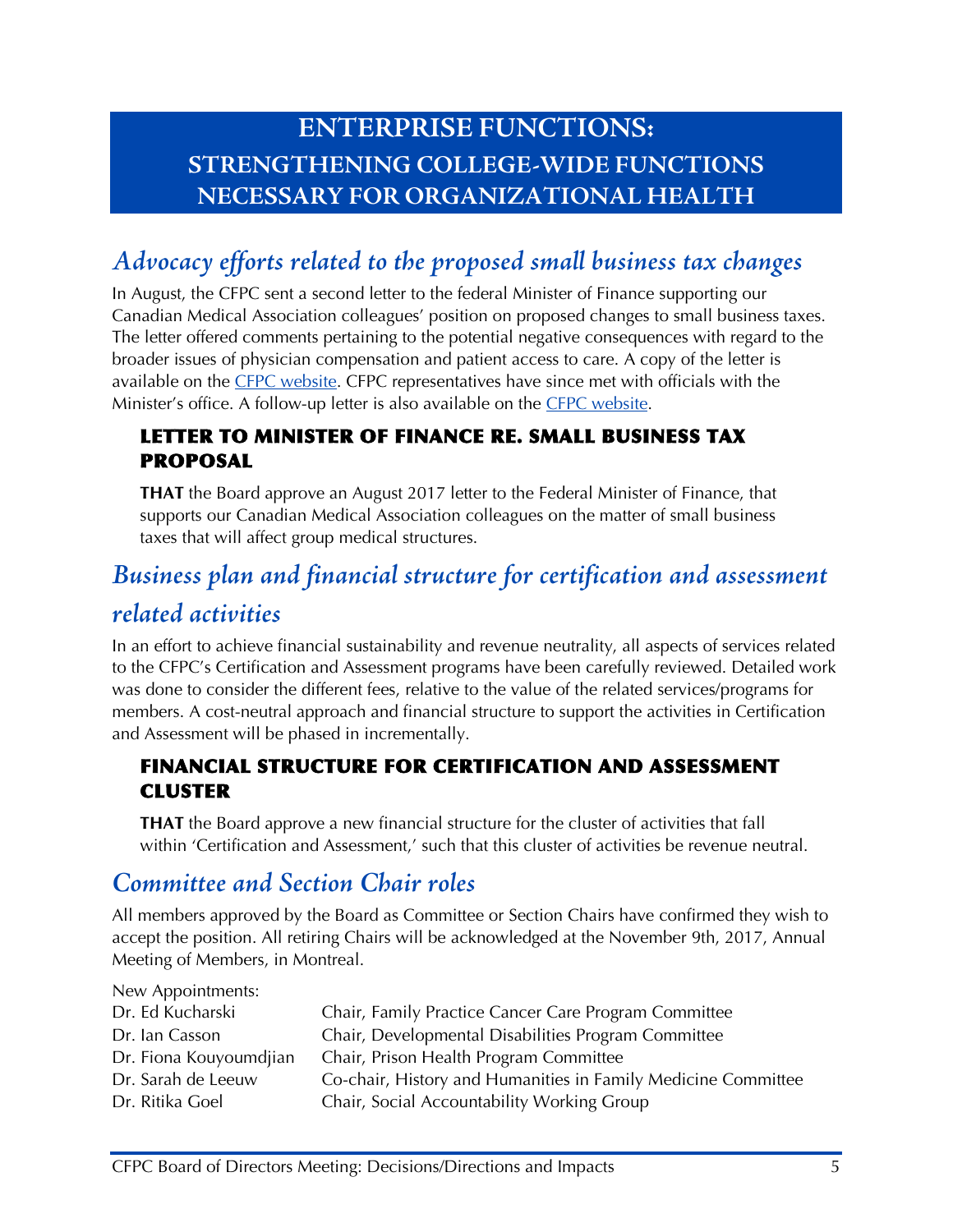Dr. Curtis Handford Chair, Editorial Advisory Board, Canadian Family Physician

Chair renewals or extensions: Dr. Keith Wycliffe-Jones Chair, Residency Accreditation Committee Dr. Brian Geller Chair, Enhanced Skills Surgery Program Committee Dr. John Foote Chair, Emergency Medicine Program Committee Dr. Benjamin Schiff Chair, Hospital Medicine Program Committee Dr. Frank Martino Chair, Section of Communities of Practice in Family Medicine Dr. Michael Rondilla Chair, Self-Learning™ Committee Dr. Jeanette Boyd Chair, Honours and Awards Committee Dr. Pierre Frémont Chair, Sport and Exercise Medicine Program Committee Dr. Joyce Zazulak Co-chair History and Humanities in Family Medicine Committee

## *The CFPC's by-law amendments*

The proposed by-law amendments will be circulated to all members for their review at least 21 days prior to the November 9th, 2017, Annual Meeting of Members (as required by the Canada Not for Profit Act). The by-law amendments will be voted on November 9th, 2017.

#### BY-LAW AMENDMENTS

**THAT** the Board approve the proposed by-law amendments for presentation to the Members for approval November 9th, 2017;

**FURTHER THAT** the amendments focus on the inclusion of the electronic Board Director election process, the introduction of a formal audit process for Mainpro+ and minor revisions to keep the by-laws relevant.

## *The Nova Scotia College of Family Physicians' by-law amendments*

The Nova Scotia College of Family Physicians (NSCFP) shared its proposed by-law amendments with its members, and they have subsequently been approved. The amendments alter the composition of the NSCFP Board of Directors to move to a smaller, skills-based board. This aligns with CFPC's recent transition, and that of several of the Chapters.

#### BY-LAW AMENDMENTS – NOVA SCOTIA COLLEGE OF FAMILY PHYSICIANS

**THAT** the Board approve the proposed amendments to the Nova Scotia College of Family Physicians By-laws.

## *Honours and Awards*

The Honours and Awards Committee has finalized the list of recipients receiving a CFPC award or grant for 2017.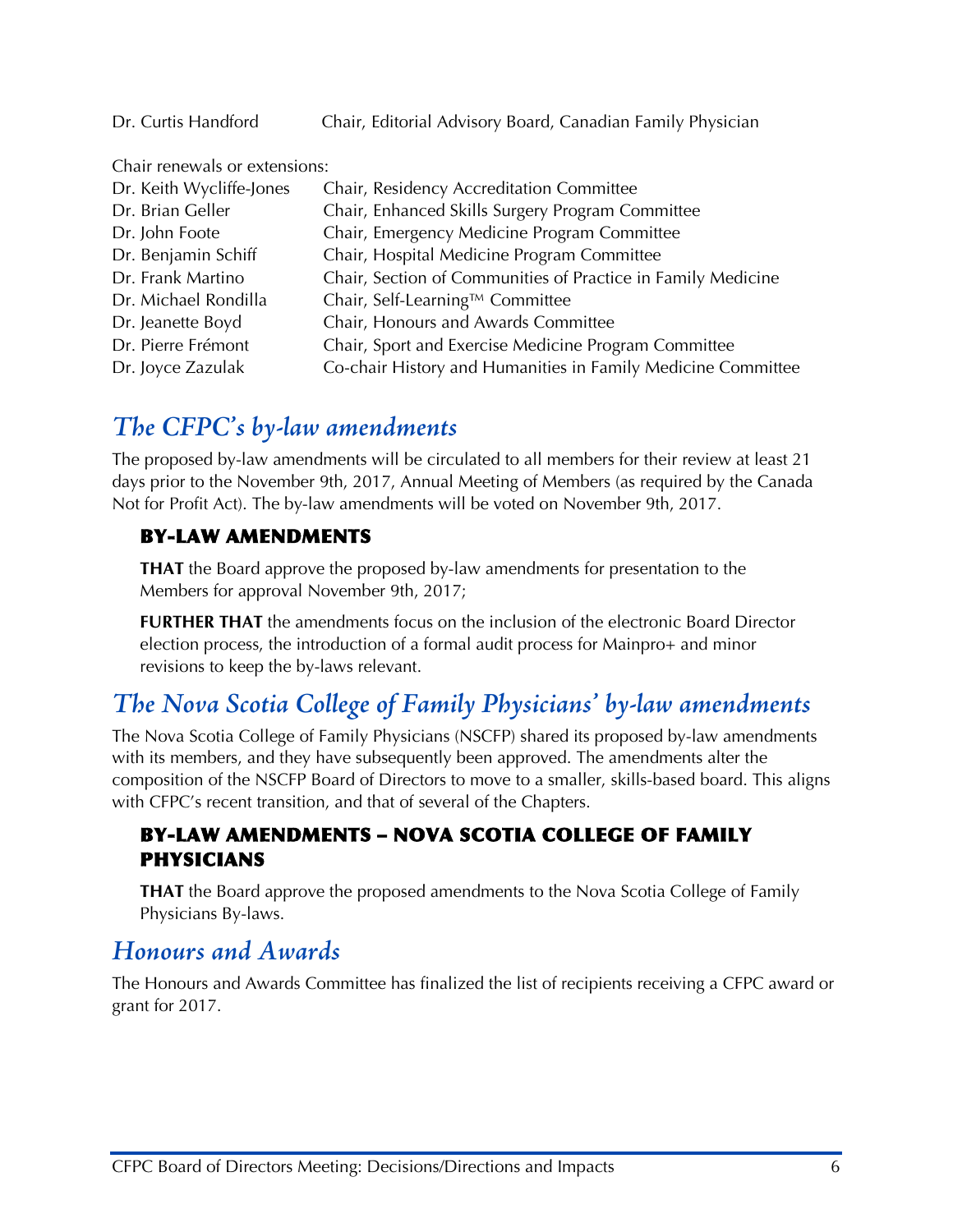#### 2017 HONOURS AND AWARDS RECIPIENTS

**THAT** a number of members in good standing receive the award indicated at the value indicated, as recommended by the selection committee responsible for the particular award. (approved by consensus by the Honours and Awards Committee August 9, 2017)

• Operationalization: Recipients have already been notified. Many will be acknowledged during FMF 2017 week in Montreal.

## *2018/19 macro budget and 2018/19 Member and Non-Member*

## *Mainpr+o Participant Fees*

The Board has approved the Finance and Audit Committee's financial report. It will be recommended for member approval at the November 9th, 2017, Annual Meeting of Members, that Member fees and Non-Member Mainpro+ Participant fees be held to the rate of inflation, effective June 1st, 2018, reflecting an increase of two per cent.

#### REPORT OF THE FINANCE AND AUDIT COMMITTEE

**THAT** the Board accept the report from Finance and Audit Committee.

#### 2018-19 FEES

**THAT** the Board approve that the Membership Fees for each class of member and the Non-Member Mainpro+ Participant Fees be increased as of 1 June 2018 by forecasted inflation of 2%.

#### 2018-19 MACRO BUDGET

**THAT** the Board approve the 2018/19 Macro Budget.

## *External Auditors*

The Board recommends Deloitte LLP be re-appointed as the external auditors for the CFPC and the CFPC Employees' Pension Plan for a period of three fiscal years 2017/18, 2018/19, and 2019/20.

#### EXTERNAL AUDITORS

**THAT** the Board recommend to members that Deloitte LLP be re-appointed as the external auditors for the College of Family Physicians of Canada (CFPC) and the CFPC Employees' Pension Plan for a period of 3 fiscal years 2017/18, 2018/19 and 2019/20, for a fee not exceeding the amount laid out in the proposal submitted by Deloitte, with an option to further extend for a period of 2 years beyond 2019/20;

**AND FURTHER THAT** members be informed annually of who our auditors are for the relevant fiscal year;

**AND FURTHER THAT** the College staff be requested to explore the option of negotiating a lower fee with Deloitte.